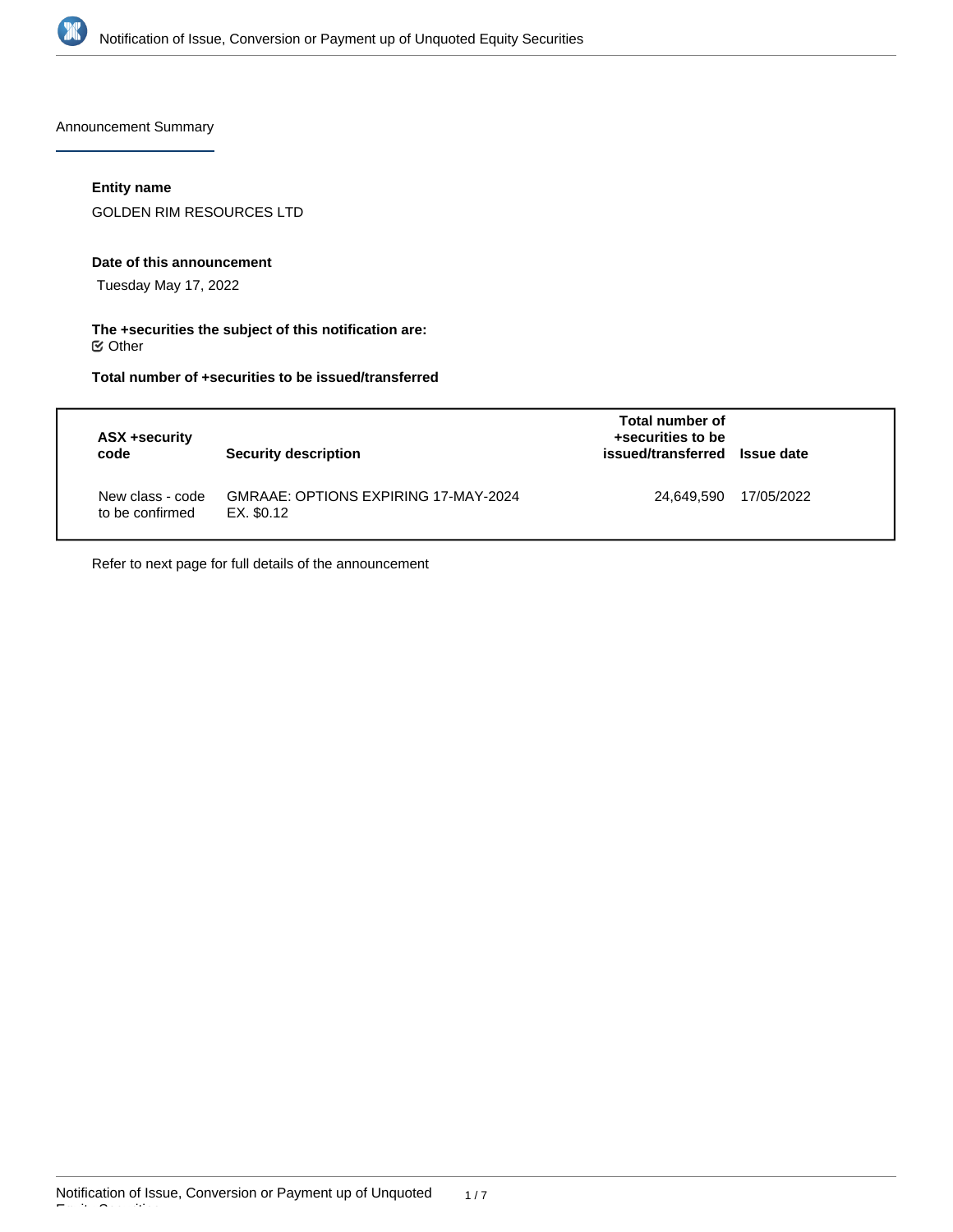

Part 1 - Entity and announcement details

# **1.1 Name of entity**

GOLDEN RIM RESOURCES LTD

We (the entity named above) give notice of the issue, conversion or payment up of the following unquoted +securities.

**1.2 Registered number type**

ACN

**Registration number**

006710774

# **1.3 ASX issuer code** GMR

**1.4 The announcement is**

New announcement

# **1.5 Date of this announcement**

17/5/2022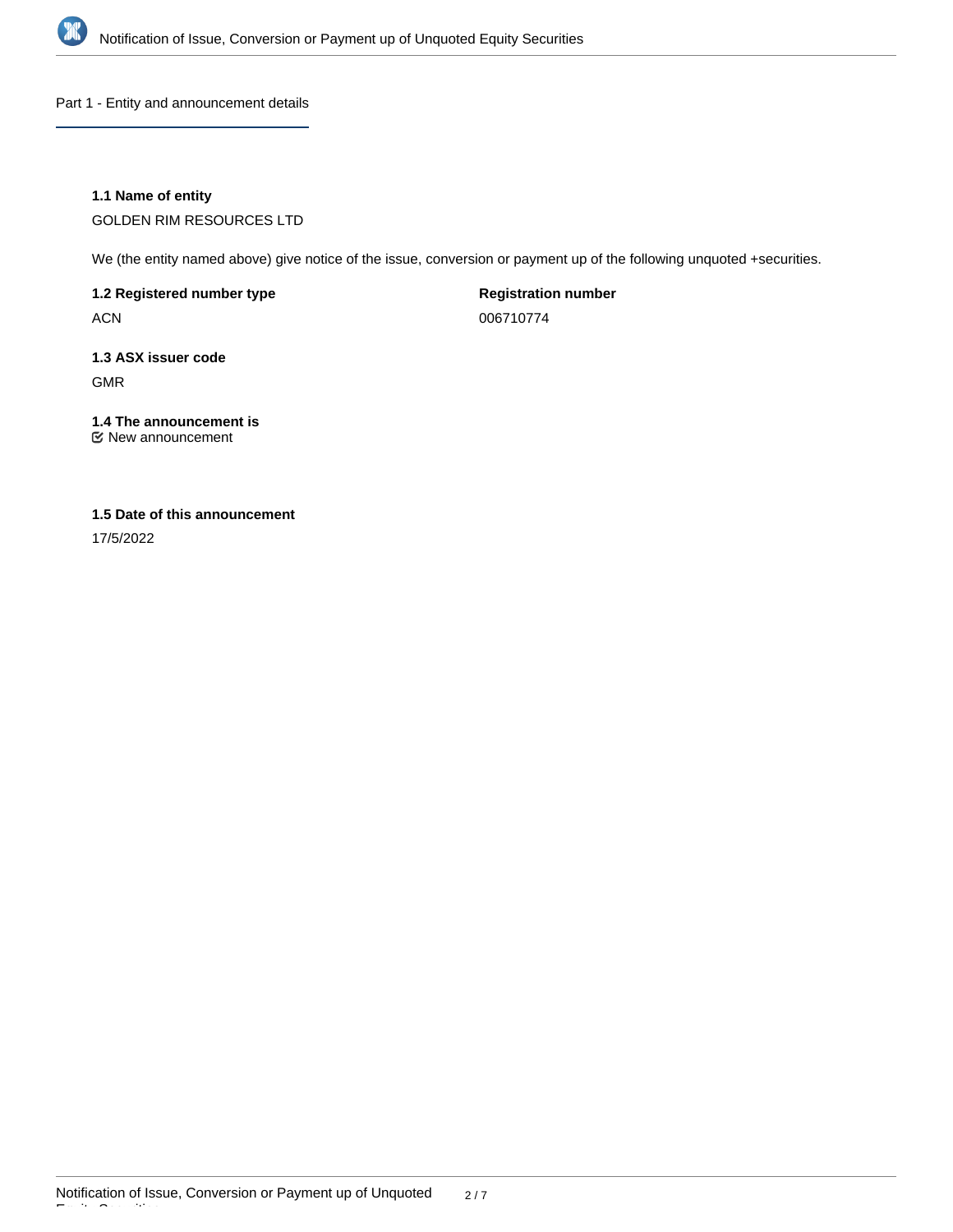

# Part 2 - Issue details

**2.1 The +securities the subject of this notification are:**

Other

# **Please specify**

Issue of unquoted options as announced in the Appendix 3B on 24 March 2022.

### **2.2a This notification is given in relation to an issue of +securities in a class which is not quoted on ASX and which:**

does not have an existing ASX security code ("new class")

Equity Securities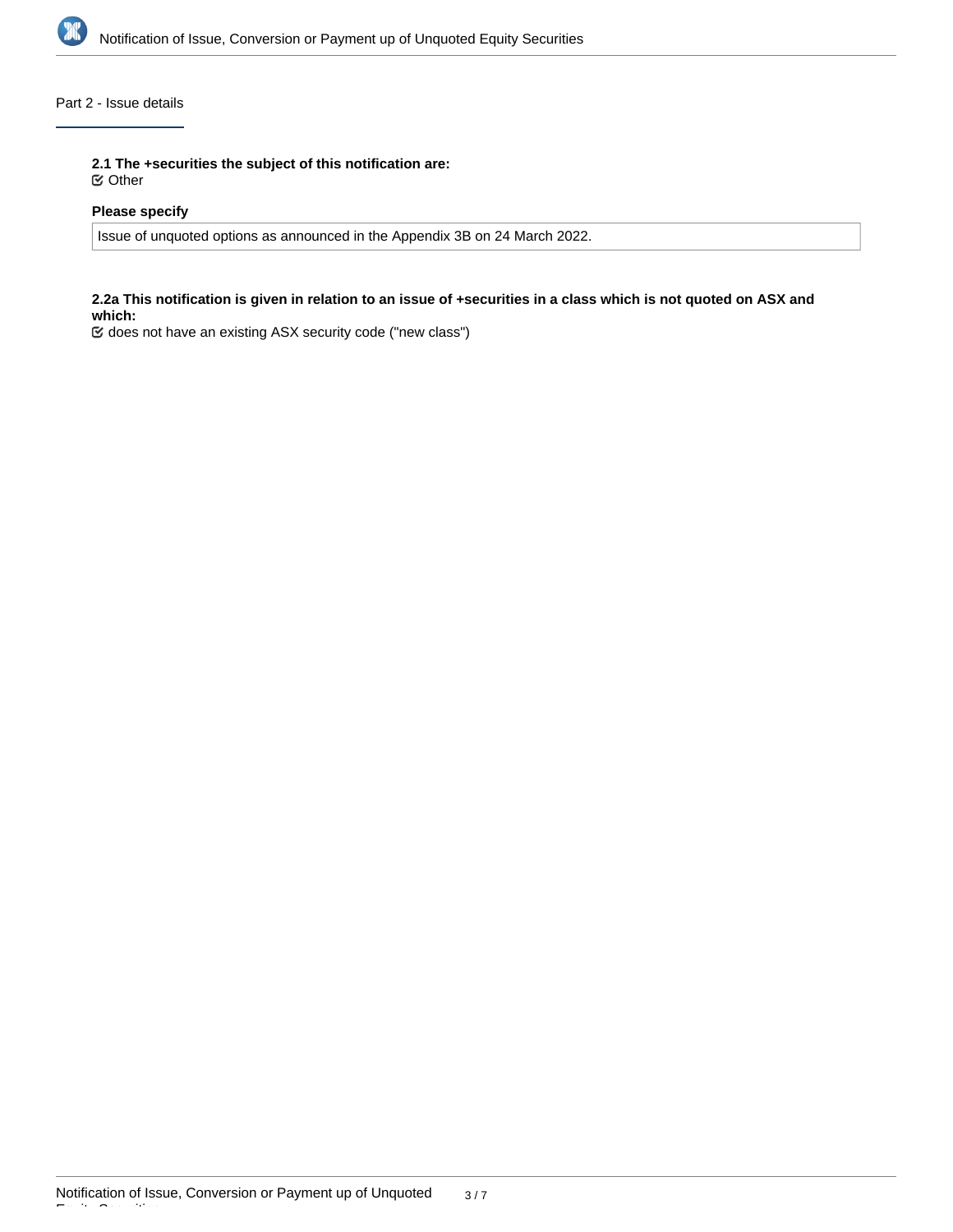

Part 3C - number and type of +securities the subject of this notification (new class) where issue has not previously been notified to ASX

#### in an Appendix 3B

#### **New +securities**

| ASX +security code                                                | +Security description                                                                                             |
|-------------------------------------------------------------------|-------------------------------------------------------------------------------------------------------------------|
| New class - code to be confirmed                                  | GMRAAE: OPTIONS EXPIRING 17-MAY-2024 EX. \$0.12                                                                   |
| +Security type                                                    | <b>ISIN code</b>                                                                                                  |
| Options                                                           |                                                                                                                   |
| Date the +securities the subject of this notification were issued |                                                                                                                   |
| 17/5/2022                                                         |                                                                                                                   |
| $\mathfrak{C}$ Yes                                                | Will all the +securities issued in this class rank equally in all respects from their issue date?                 |
| listing rule 6.1?<br>় No                                         | Have you received confirmation from ASX that the terms of the +securities are appropriate and equitable under     |
| issued.                                                           | Please provide a URL link for a document lodged with ASX setting out the material terms of the +securities being  |
| Annexure to Notice of General Meeting                             |                                                                                                                   |
|                                                                   | https://cdn-api.markitdigital.com/apiman-gateway/ASX/asx-research/1.0/file/2924-02508642-6A10859632access_token=8 |

[https://cdn-api.markitdigital.com/apiman-gateway/ASX/asx-research/1.0/file/2924-02508642-6A1085963?access\\_token=8](https://cdn-api.markitdigital.com/apiman-gateway/ASX/asx-research/1.0/file/2924-02508642-6A1085963?access_token=83ff96335c2d45a094df02a206a39ff4) [3ff96335c2d45a094df02a206a39ff4](https://cdn-api.markitdigital.com/apiman-gateway/ASX/asx-research/1.0/file/2924-02508642-6A1085963?access_token=83ff96335c2d45a094df02a206a39ff4)

### Options Details

**+Security currency** AUD - Australian Dollar **Exercise price** AUD 0.12000000 **Expiry date** 17/5/2024

**Details of the existing class of +security that will be issued upon exercise or conversion of this new class of company option**

**Other** 

Equity Securities

## **Description**

GMRAAE: OPTIONS EXPIRING 17-MAY-2024 EX. \$0.12

**Any other information the entity wishes to provide about the +securities the subject of this notification**

**Please provide any further information needed to understand the circumstances in which you are notifying the issue of these +securities to ASX, including why the issue of the +securities has not been previously announced to**

**the market in an Appendix 3B**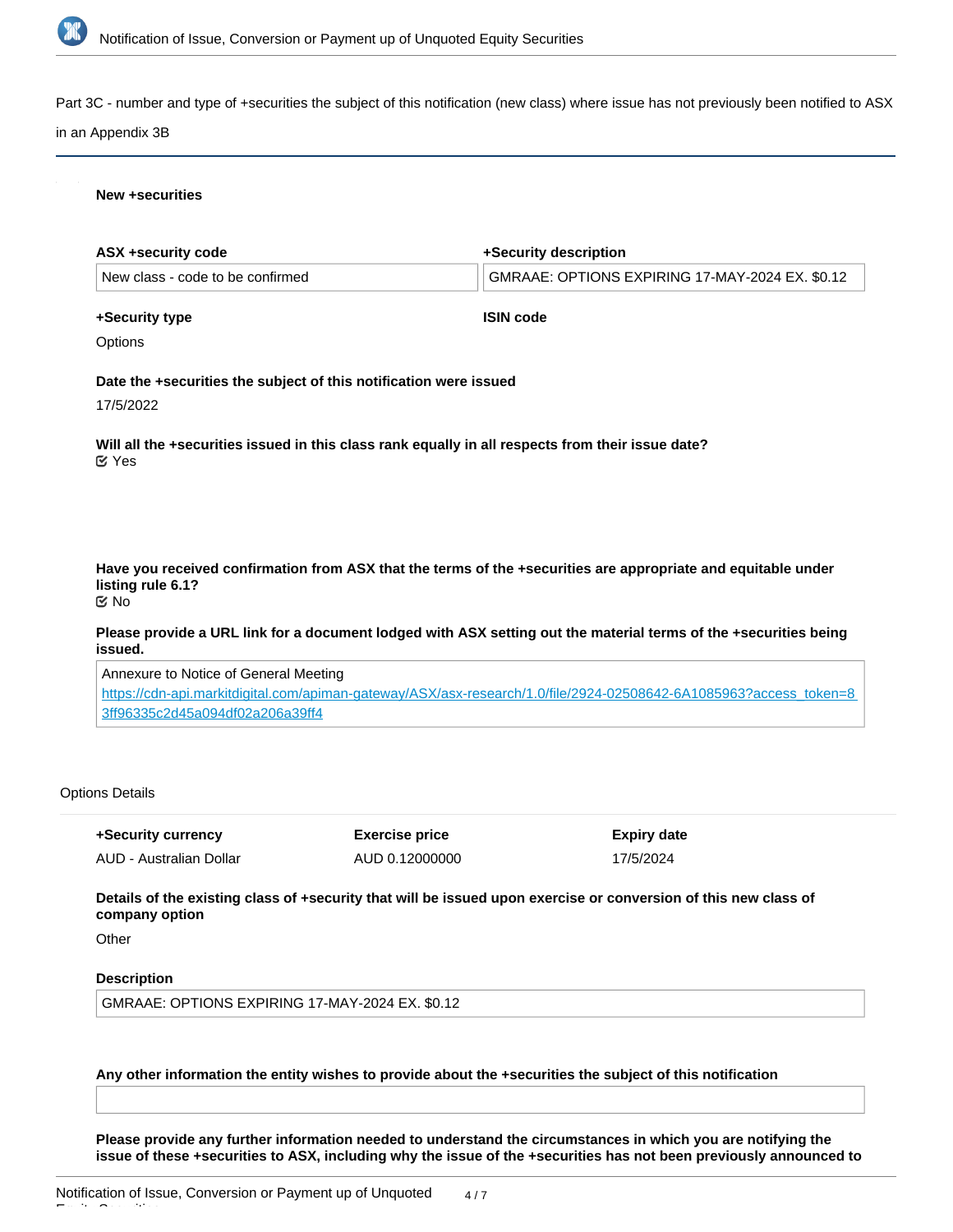

#### **the market in an Appendix 3B**

Unquoted attaching options issued as part of Placement approved by Shareholders at the General Meeting on 10 May 2022.

#### Issue details

#### **Number of +securities**

22,649,590

#### **Were the +securities issued for a cash consideration?**

No

#### **Please describe the consideration being provided for the +securities**

Free attaching unquoted Placement options on a one-for-three basis as approved by shareholders at the General Meeting on 10 May 2022.

#### **Purpose of the issue**

**Other** 

# **Additional Details**

### **Number of +securities**

2,000,000

## **Were the +securities issued for a cash consideration?**

No

Equity Securities

#### **Please describe the consideration being provided for the +securities**

two million options (broker options) issued to Foster Stockbroking, expiring 24 months from the issue date and exercisable at \$0.12, approved by shareholders at the general meeting on 10 May 2022.

#### **Purpose of the issue**

To pay for services rendered

#### **Additional Details**

Lead Manager options issued.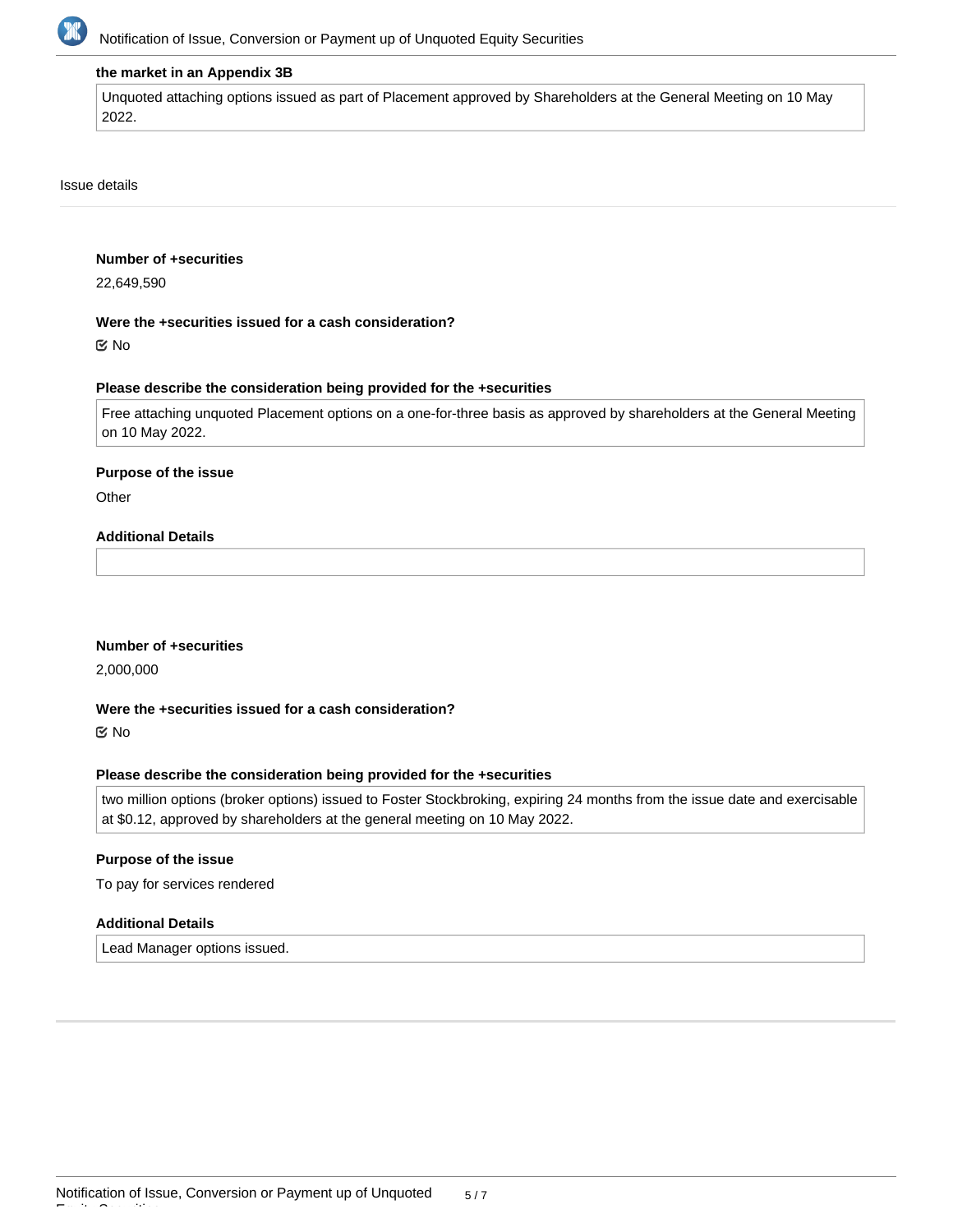

Part 4 - +Securities on issue

**Following the issue, conversion or payment up of the +securities the subject of this application, the +securities of the entity will comprise: (A discrepancy in these figures compared to your own may be due to a matter of timing if there is more than one application for quotation/issuance currently with ASX for processing.) 4.1 Quoted +Securities (Total number of each +class of +securities quoted) ASX +security code and description Total number of +securities on issue** GMR : ORDINARY FULLY PAID 303,453,066

**4.2 Unquoted +Securities (Total number of each +class of +securities issued but not quoted on ASX)**

| ASX +security code and description                                                   | <b>Total number of</b><br>+securities on issue |
|--------------------------------------------------------------------------------------|------------------------------------------------|
| GMRAH: OPTION EXPIRING 30-NOV-2022 EX \$0.45                                         | 1,646,669                                      |
| GMRAJ : OPTION EXPIRING 01-FEB-2023 EX \$0.15225                                     | 473,691                                        |
| GMRAE : OPTION EXPIRING 29-JUN-2022 EX \$0.15                                        | 5,309,299                                      |
| GMRAG: OPTION EXPIRING 20-AUG-2022 EX \$0.0915                                       | 1,102,779                                      |
| GMRAAC: OPTION EXPIRING 19-MAY-2023 EX \$0.18                                        | 555,556                                        |
| GMRAF: OPTION EXPIRING 18-AUG-2022 EX \$0.15                                         | 8,831,569                                      |
| GMRAAB: OPTION EXPIRING 11-MAY-2023 EX \$0.18                                        | 33,333,356                                     |
| GMRAAD: OPTION EXPIRING 26-NOV-2023 EX \$0.18                                        | 3,000,003                                      |
| GMRAAA: OPTION EXPIRING 12-APR-2023 EX \$0.45                                        | 266,667                                        |
| GMRAN : OPTION EXPIRING 13-APR-2023 EX \$0.27                                        | 1,333,334                                      |
| New class - code to be confirmed: GMRAAE: OPTIONS EXPIRING 17-MAY-2024 EX.<br>\$0.12 | 24,649,590                                     |

Equity Securities